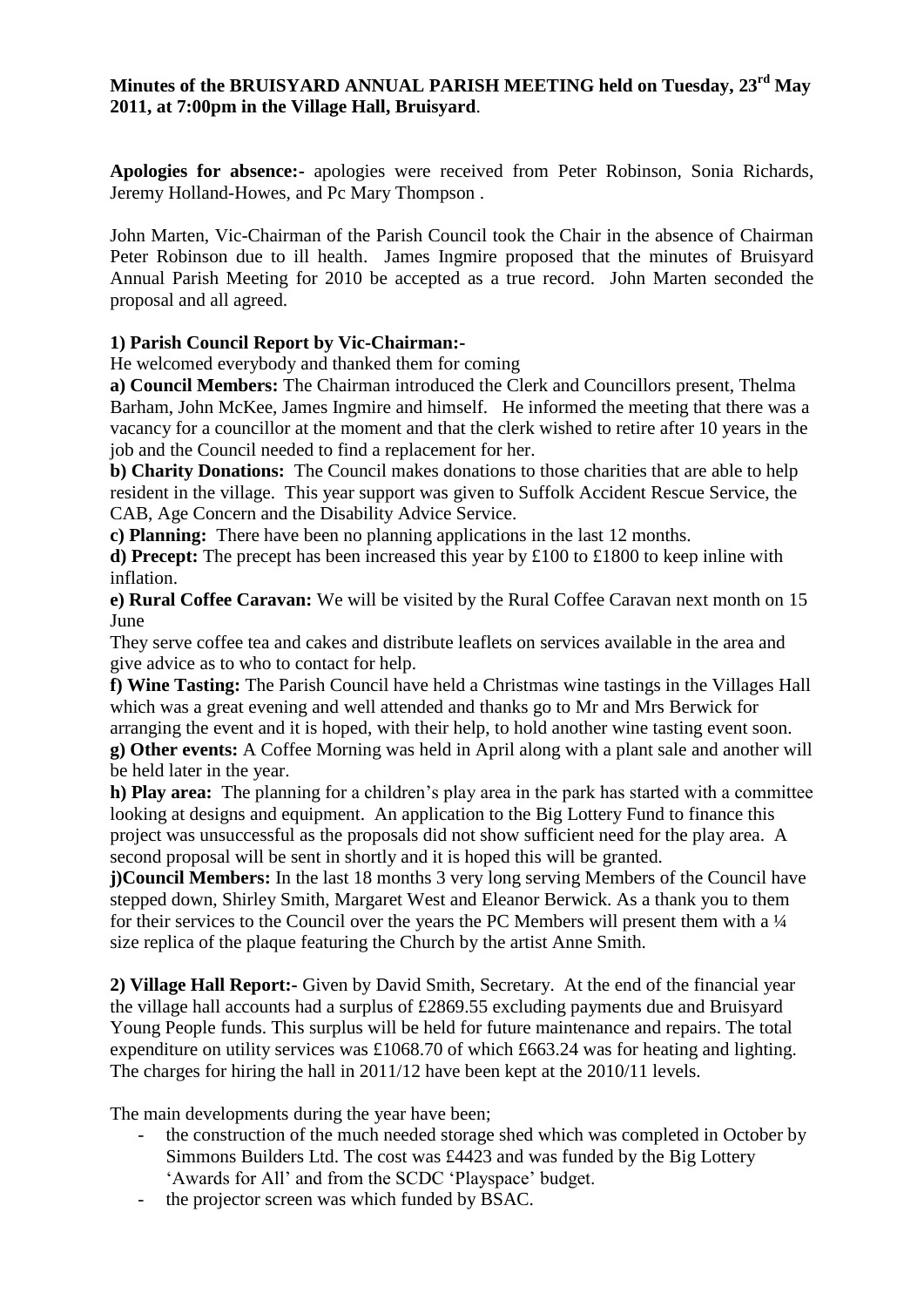- the window blinds which were funded by an SCC locality budget grant on the recommendation of Councillor Colin Hart.

Many successful events and charity fund raising activities have been held in the hall over the past year. Of particular note have been the Open Weekend on 23-25 July, the Harvest Celebration on 16 October, New Years Eve Party, Twelfth Night Party on 6 January and the ACC French Night on 12 February. The Village Hall committee is very grateful to our excellent resident group – 'The Bruisyard Light Orchestra' – for playing at many of these events and at the many dances and social evenings held over the year. There are now several regular activities held in the hall which are proving to be very popular; in particular the weekly Pilates course, social afternoons, monthly 'soup and pud' lunches, film nights, social evenings and of course the youth club, 'Bruisyard Young People' which meets on Wednesday evenings.

We would like to take this opportunity to thank John and Theresa McKee for all their hard work arranging the 'Soup and Pud' lunches and the Tuesday afternoon social.

**3) Bruisyard Social Amenities Committee AGM**. Report given by John McKee, Chairman **a) Report and Accounts:-** Events are run by this committee so that funds raised don't necessarily have to go to the village hall but can be spent on any other need that requires funding in the village.

The big event they organized this year was the Open Weekend with the official opening of the Village Hall. There were 2 events organised jointly with the Church, The Harvest Supper and the  $12<sup>th</sup>$  Night Party. Both were a sell out and much enjoyed.

They are holding another Open Weekend this year as part of the run up to the 2012 Olympics. The funds stand in the region of £1300 but the exact amount is not known as the treasurer Peter Robinson is in Hospital.

**b) Elections:-** All members of the committee have agreed to stand again. Jake Church has been co-opted onto the Committee in the last year. Anne Smith proposed that all be re-elected. Eleanor Berwick seconded this proposal and all agreed.

# **4) Bruisyard Young People:-** Report given by youth leader Paul Church

The club was formed in March 2010, meeting every two weeks on a Wednesday evening at 6:00 and caters for children  $6 - 14$  years old with anything up to 16 attending. The aim of the club in to encourage the children to play constructively together at the same time as respecting each other and how they treat one another.

David Smith proposed a thanks to the youth leaders, John Marten, Nicola Able, Paul Church and Keelan Smith and recently Abigail Lee fro all their hard work with the children. All present seconded this vote of thanks.

**5) Police Report** - PCSO Mary Thompson sent a report for the meeting:-

Between 1<sup>st</sup> April 2009 and 31<sup>st</sup> March 2010 there were no reported crimes in Bruisyard There were 3 last year.

#### **Crime Trend**

There are still heating oil thefts occurring within the SNT. To guard against this security measures should be taken to frustrate offenders by improved lighting, putting in security measures for tanks and householders making regular checks.

Thefts of scrap metal, copper, lead etc are also occurring – bottom line – secure any valuables – sheds and outbuildings need to be secured and consider buying a shed alarm.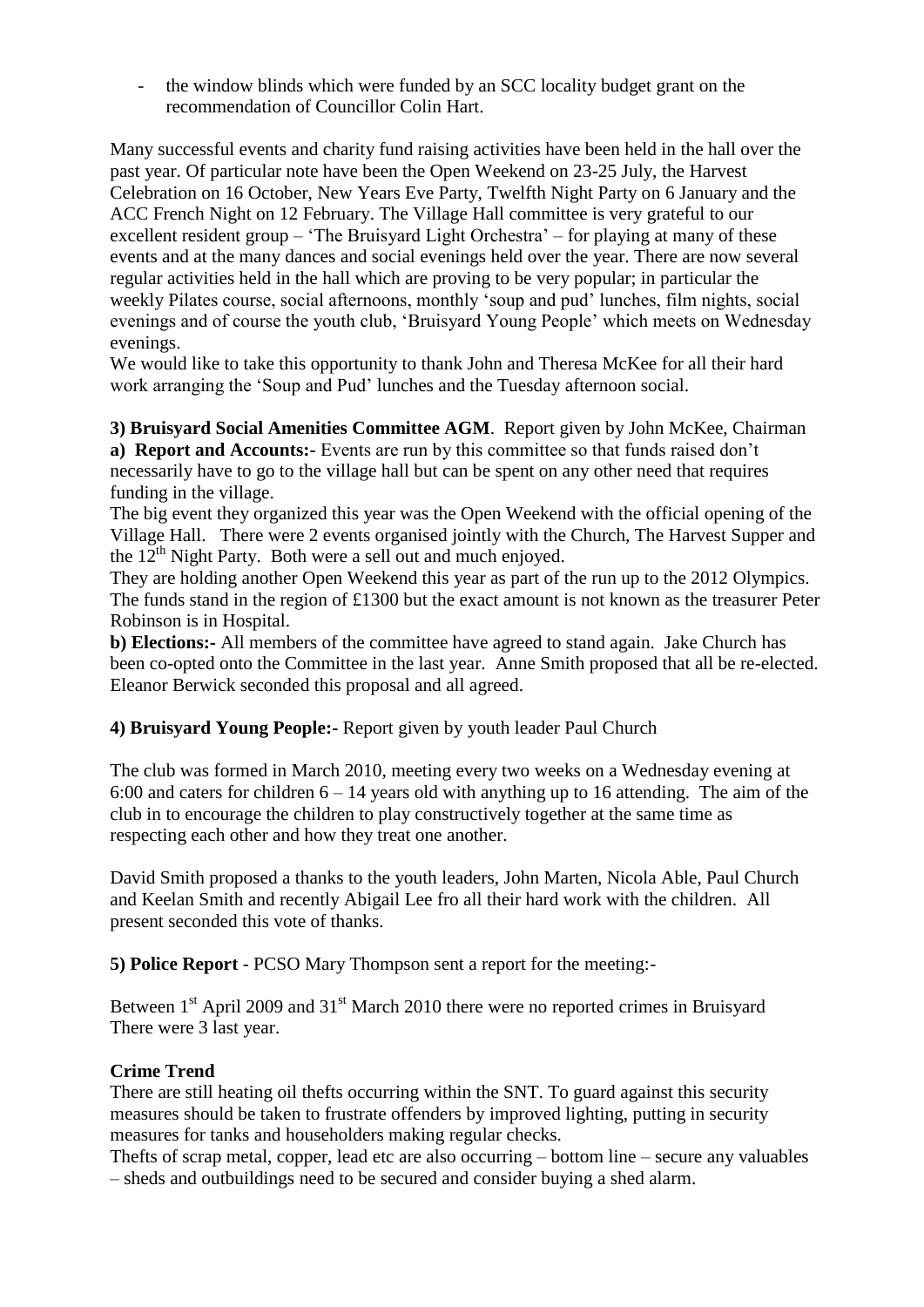She is happy to be contacted by the public about any police matters. Framlingham Police Station number is 01473 613500

### **6) District Councillor Graham Peck:**

Graham Peck introduced himself as the new district Councillor for the Hacheston Ward saying how delighted he was to have been elected as a District Councillor and how much he was looking forward to serving the community in the future. Having been brought up in Suffolk he then spent his working life first in the Navy and then in aviation. He serves as a Council Member for Little Glemham. At present he is in the process of taking over from Colin Hart who he said has done an excellent job over the years and will be linking up with him in his role as County Councillor.

In the days since the election considerable time has been taken up climbing a steep learning curve in respect of the structure, processes and protocols attached to the Suffolk Coastal District Council and its internal workings and as a new Councillor he is currently undergoing an induction process. Given the short time that he has had to grasp the SCDC issues he had little else to report but will no doubt, have more information for the PC next time.

# **County Councillor Colin Hart's Report:-**

Following the government's comprehensive Spending Review, Suffolk county Council faces an unprecedented financial challenge. The Council's income is split roughly 50-50 between council tax and government grant. The government grant to local authorities will be reduced by around 28% over the next 4 years and this is being frontloaded which means the loss of income will be felt more heavily in the first two years.

The result is that Suffolk County Council had to make £42.5 million in cuts for the coming financial year and expects to have to make a further £50 million next year. Making cuts on this scale will inevitably mean employing fewer people and cutting back on some services. This means making difficult choices and taking unpopular decisions. Set against that is the fact that council tax is being frozen this year.

The County Council has been looking to divest itself of some of the activities it currently provides directly and is looking to the voluntary sector, social enterprises, the private sector and town and parish councils to provide these services more locally and more cost-effectively. This approach has been known as the New Strategic Direction.

The New Strategic Direction is not set in concrete and has already evolved in light of experience over the last six months and it is likely to change even further as a result of the leadership change at the end of May. Councillor Jeremy Pembroke announced he is stepping down and in his place Councillor Mark Bee will be confirmed as leader of the council at the AGM.

The County Council and the public sector as a whole will be going through a period of considerable change and upheaval over the next few years. Given the state of the national public finances, carrying on 'as normal' is not a practical option. What is important he concluded is to ensure the change is managed with as little disruption as possible.

# **7) Questions from the floor:-**

John McKee asked if the District Councillor could do anything about Heritage Housing Association leaving one of their houses in the village empty for months even though there is one of their tenants in Saxmundham who wishes to transfer to the house. A letter from